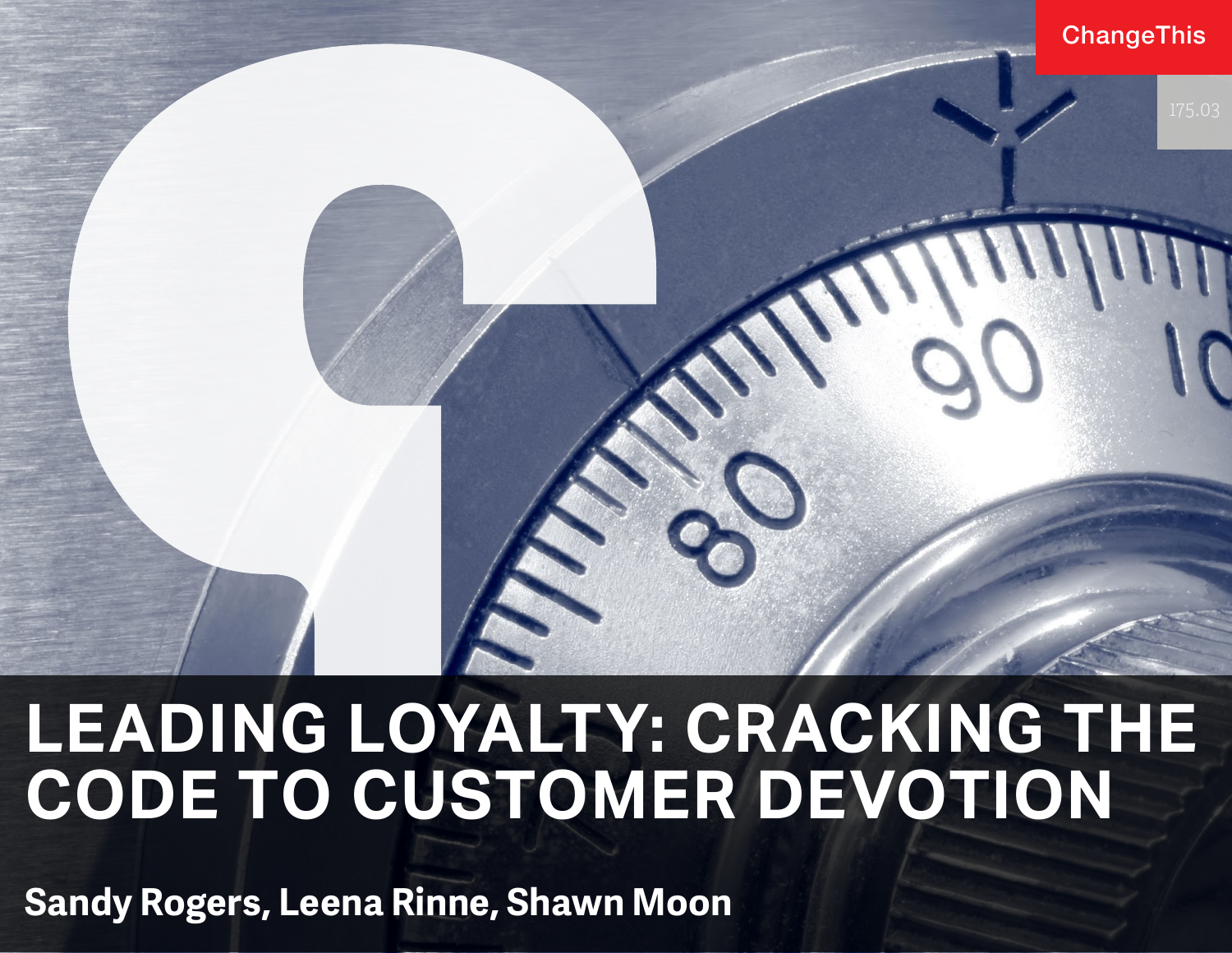# **In today's hypercompetitive and connected world,** where customers can

switch to another provider with the click of a mouse or rethink a purchase decision based on a single online review or encounter with your organization, earning the loyalty of customers has proven to be elusive. Organizations offer lower prices, provide incentives, or construct reward programs, only to find that the benefit of such measures is often muted and/or short-lived. Such measures may change customers' short-term purchase behaviors, but they rarely earn customers' real loyalty and are easily replicated by competitors.

Loyalty is the heartfelt allegiance expressed by customers who are not only satisfied, but are delighted and faithful to your company's products and services. Loyal customers glow when they talk about you. They are advocates, believers, campaigners, sponsors, friends, and promoters of your organization. Not only do they purchase a lot from you, they enthusiastically send other customers your way.

Loyalty is fueled in the customer's heart through positive, emotional interactions. Our research and engagements over the past twenty-five years, combined with the knowledge and expertise of our clients, colleagues, and friends, have shown that real loyalty can only be realized through the synergistic interplay of what we call the Three Core Loyalty Principles—empathy, responsibility, and generosity. These principles are put into practice by first adopting the Loyalty Leader Mindset and then enacting the key behaviors tied to each loyalty principle.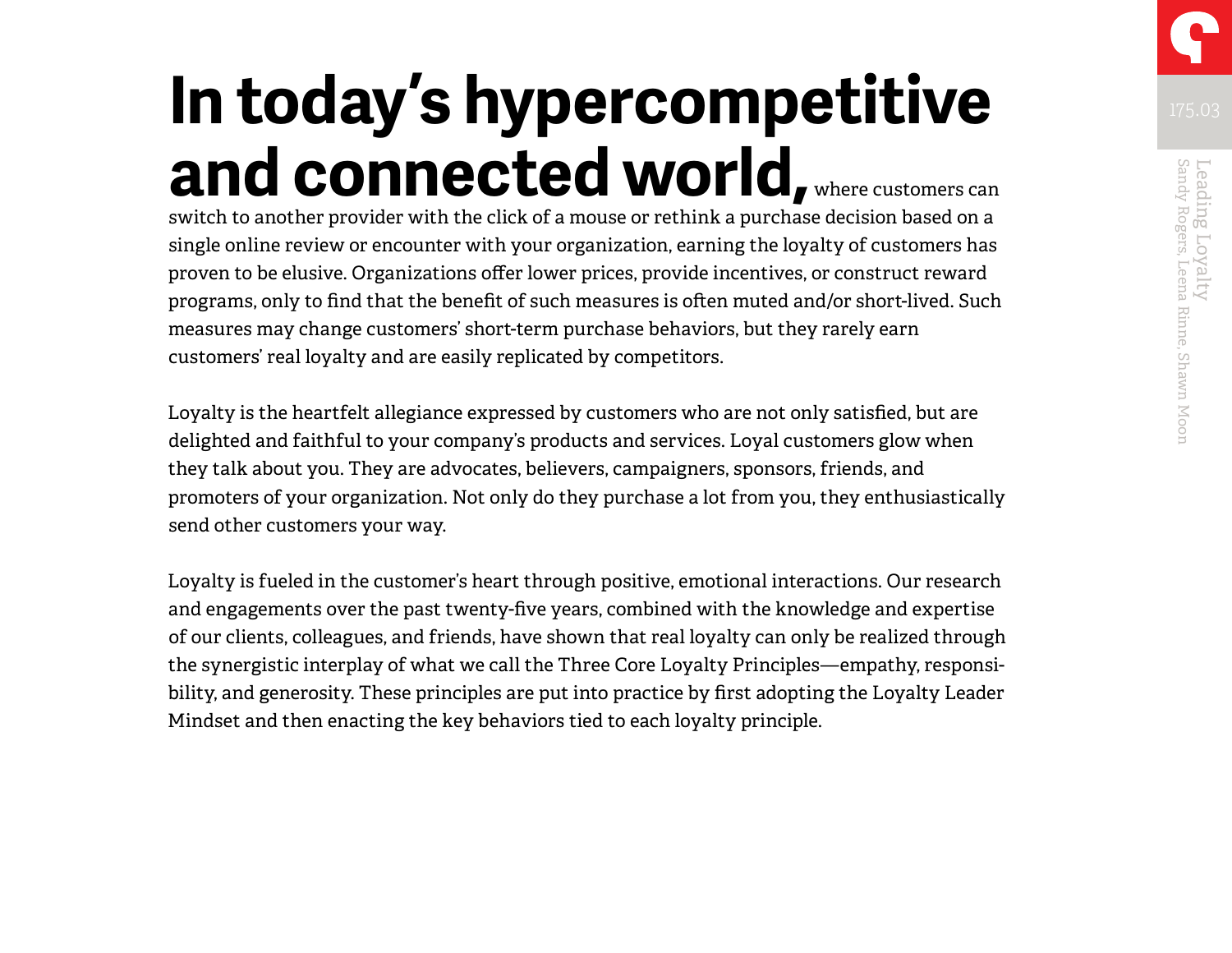You build customer loyalty when the people in your organization show empathy for customers, take responsibility for helping them reach their real goals, and treat them generously. Earning loyalty is much more than teaching good service techniques or giving everyone a copy of Customer Service for Dummies and ordering the team to smile and say, "Have a nice day."

Everyone has customers, whether they are outside or inside your organization, and you need their loyalty to be successful. Therefore, your challenge, regardless of where you work, your job title, or whether you have day-to-day customer contact, is to adopt the Loyalty Leader Mindset by modeling, teaching, and reinforcing the three core loyalty principles. These three principles are essential to earning loyalty in any relationship—with your colleagues and customers, and with your friends and family too. If we ignore or violate these principles, we will fail in our efforts to build customer loyalty.

Real loyalty can only be realized through the synergistic interplay of what we call the Three Core Loyalty Principles empathy, responsibility, and generosity.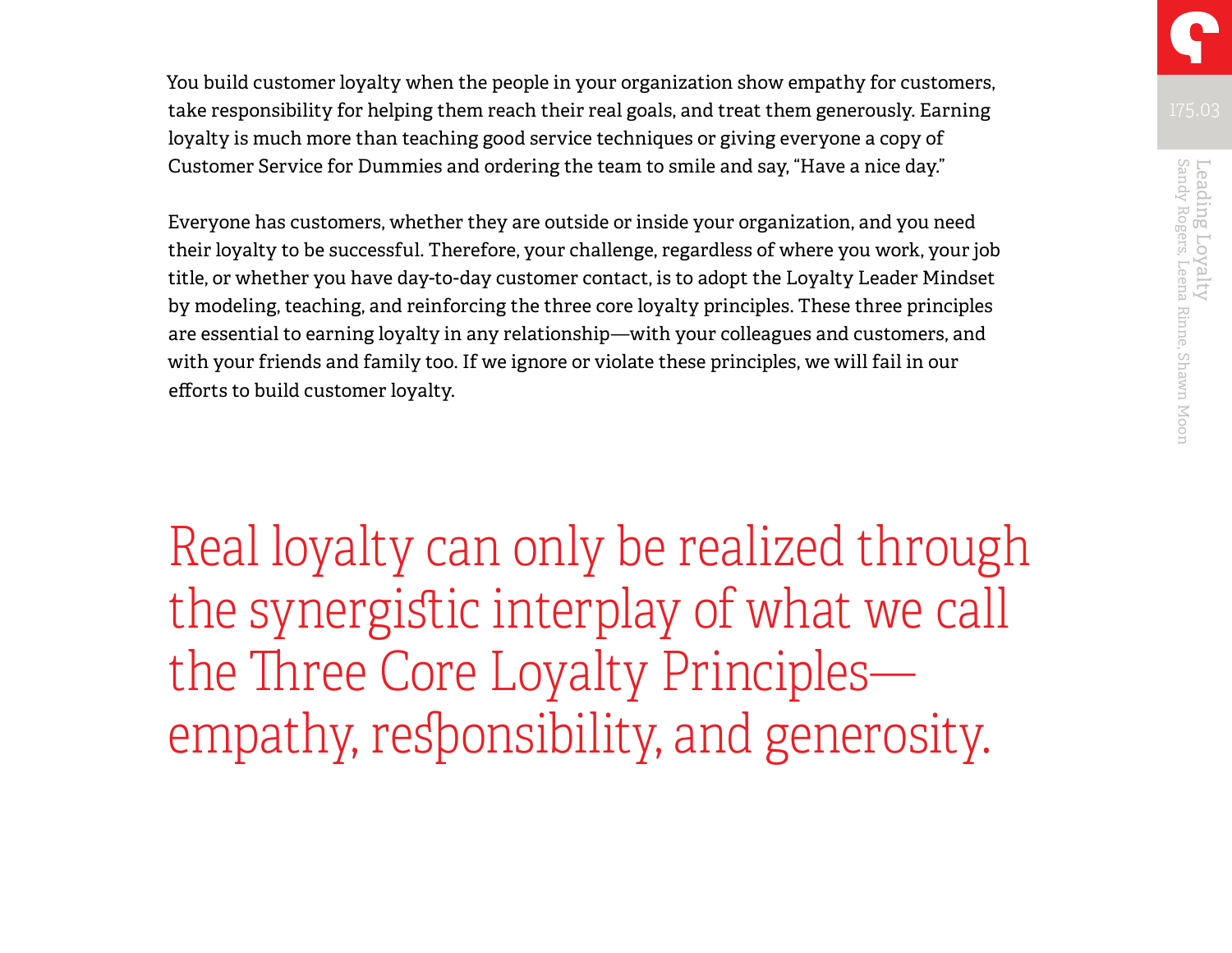Leadership is a choice, not a job title, so choose to become a Loyalty Leader and bring the three core loyalty principles to life within your team culture and in more of your interactions with customers by carving out 15 minutes each week to hold a short, targeted loyalty "huddle." We have designed 11 short team huddles. Lead one a week for 11 weeks and then start over and give every team member the opportunity to lead each huddle. We learn best when we teach. While the content of each huddle is different, the agenda is consistent:

- **1. Celebrate.** Begin the huddle by sharing a story about a person on your team who is living the loyalty principles, and ideally the one your team discussed last week. It is not always what's measured that improves, it is what's celebrated!
- **2. Learn.** Teach the next loyalty principle or practice, discuss why it is important and how to apply it through the work your team does each day.
- **3. Commit.** Ask your team to commit to applying the loyalty principle/practice over the next week and then share their experience. What worked? What didn't?
- **4. Schedule next huddle.** Appoint someone to lead the next one. It's easy to lead the huddle using the guide at the end of each chapter in the book.

Here is a brief summary of the content in the 11 huddles. These huddles help you teach the three core loyalty principles and loyalty practices to your team. Please note that while we use frontline employees in our examples, the loyalty principles and practices apply to non-customer facing team members too. Given this is a short synopsis of the book, the huddle discussion questions are not provided here.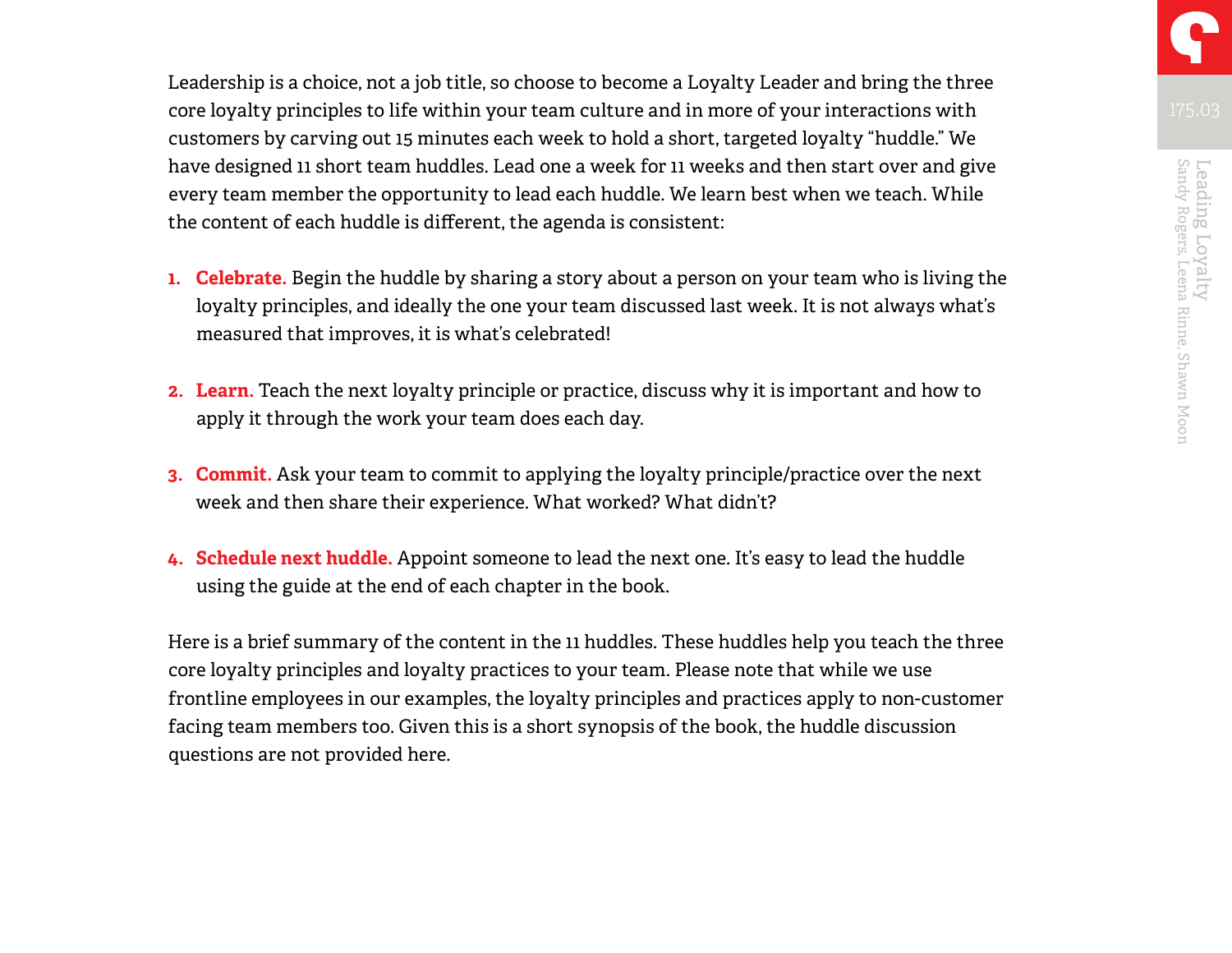# **Huddle #1 - Loyalty Leader Mindset**

Leadership is a choice, not a position. Everyone should choose to be a Loyalty Leader regardless of our role in the organization—and adopt this mindset: I earn the loyalty of others by having empathy for them, taking responsibility for their needs, and being generous. The graphic below shows the three core loyalty principles in the center and the two loyalty practices that go with each principle around the outside. Each of the loyalty principles and practices are covered in the huddles that follow.

Our behavior determines whether others will be loyal or not. Team members answer 10 questions privately to determine how good they are at earning the loyalty of other people and to identify where they can get better.

A focus on increasing loyalty benefits everyone. Loyal people light up when they tell others about us. Earning the loyalty of others makes us happier too.

In Huddle 2, we learn about the first principle for earning the loyalty of other people.



# Leadership is a choice, not a position.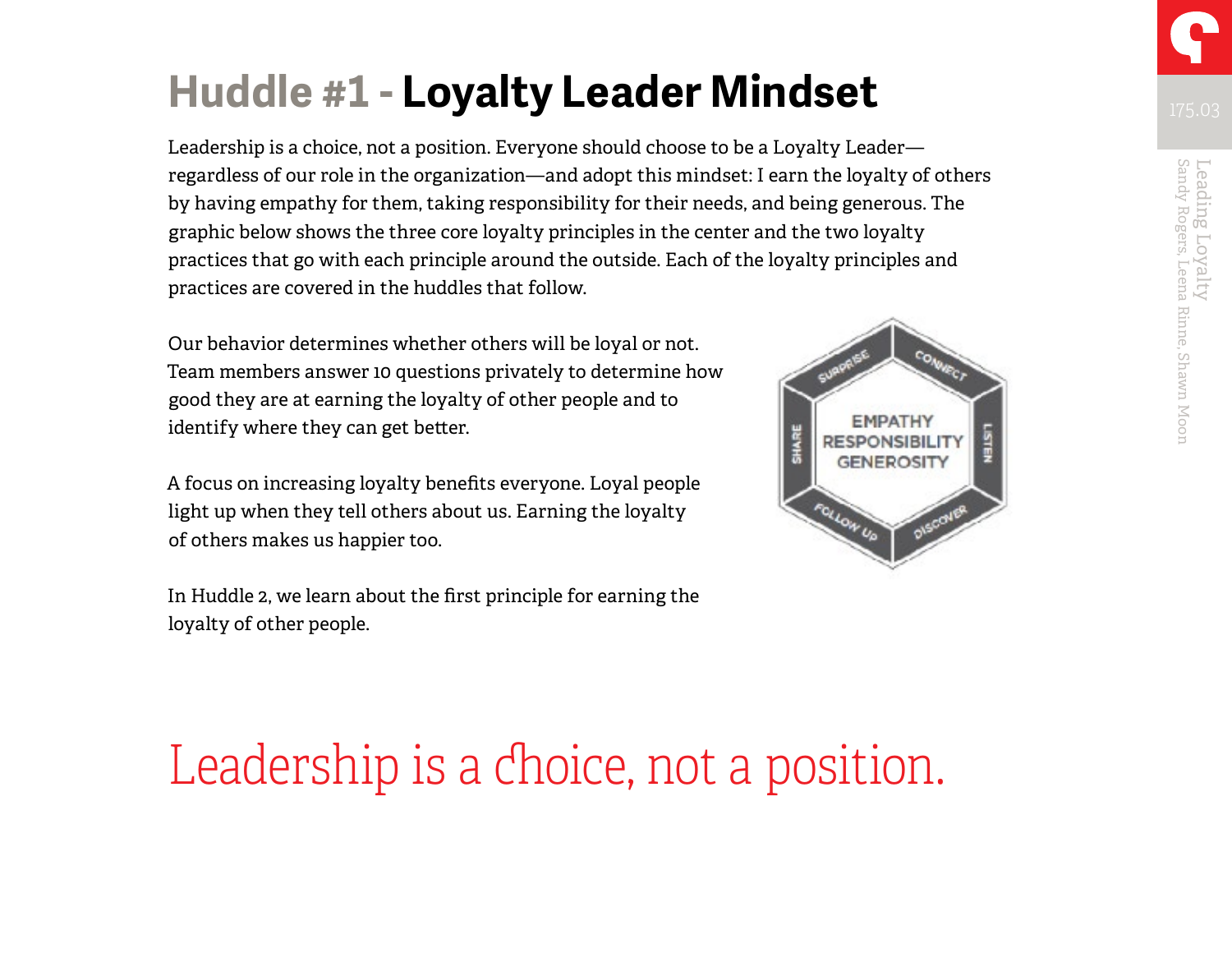# **Huddle #2 - The Need for Empathy**

Empathy is the ability to identify with and understand another's situation or feelings. One of our deepest human needs is to be understood. If we want loyal customers, empathy cannot be one priority among many. It has to be at the top of our list—not just for the frontline customer-service team but for every person in the organization.

Empathy doesn't need to be taught—everyone already has it. That's why we flinch when we see someone getting poked with a needle. But we do need to help our team focus on the mindset and skills that allow us to show empathy for our customers more often.

When someone approaches, we set aside what we're doing, close our laptop, put our phone away, and focus on that person. We listen to them with our eyes, ears, and heart.

EROSIT

Beware of apathy and counterfeit empathy. In the effort to make customers think they care, some organizations set up systems and processes designed to give a feeling of personal service, but these are not rooted in empathy. No one is impressed with scripted responses and phony attempts at empathy, yet we encounter these frequently—from the "we care about you" messages during our 15 minute hold time waiting for the cable company to help us, to the robotic "How are you feeling today?" from a too-busy doctor in the hospital.

To have empathy for another person, we first need to learn their hidden story. We do this using the practices discussed in Huddles 3 and 4.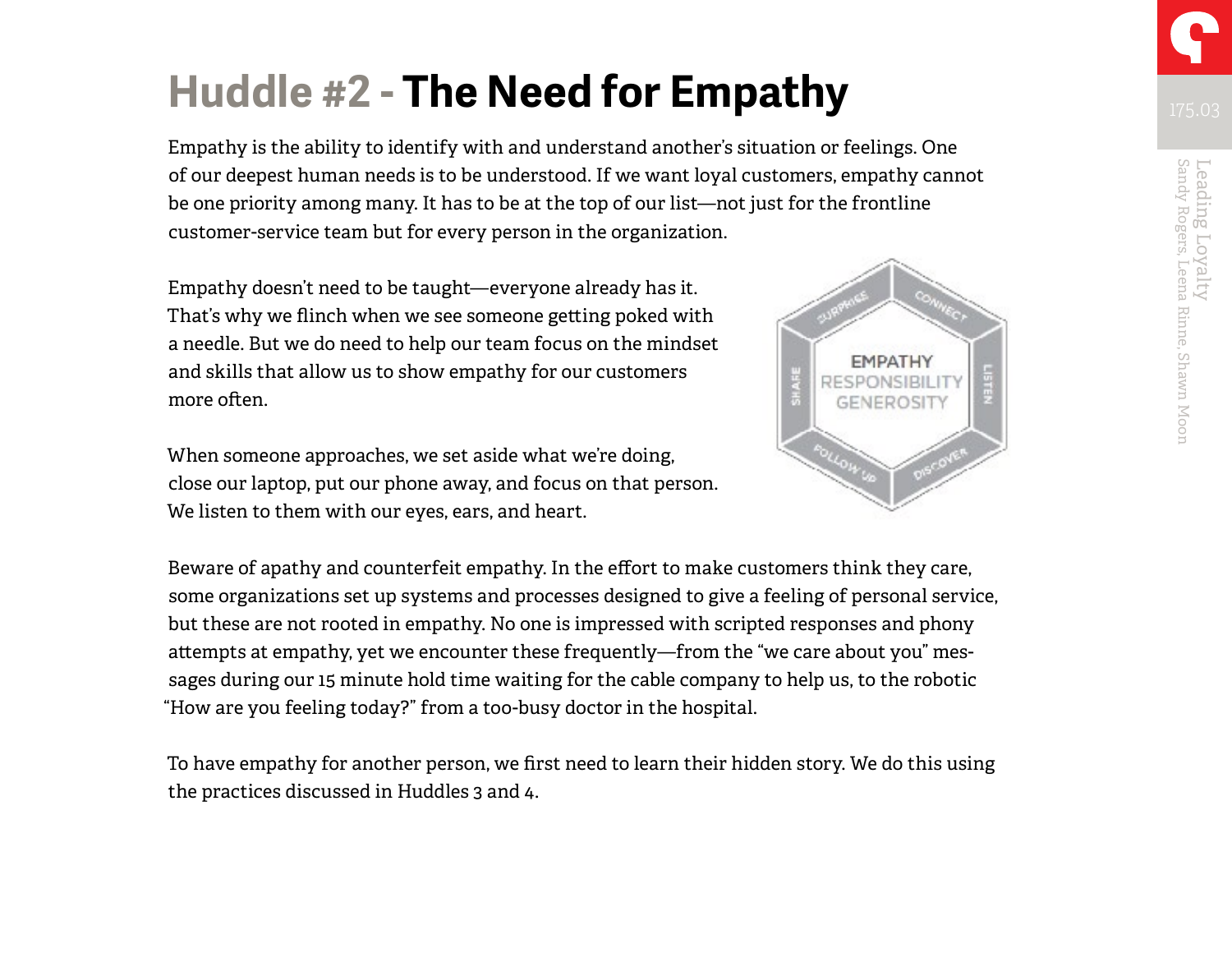### **Huddle #3 - Make A Genuine Human Connection**

Showing empathy for someone else starts by making a genuine connection to let him or her know you care and are there to help. The number of demands and requests on our time can quickly become the reason we avoid connecting with others. We're just too busy. But if we adopt the mindset that connection matters, that it is a priority, we then see people in front of us instead of problems. We see human beings, not hassles. Here are five behaviors to utilize:

- Smile and greet others with a warm welcome. Gordon Wilson managed one of the top Apple Stores in the United States and emphasized this rule with his team: "Approach customers with a personalized, warm welcome."
- Observe, then serve. Watch for unexpressed emotions, tone, and a customer's manner to help understand their "story." Allow your empathy and connection to kick in while you match your own behavior to theirs.



• Acknowledge others. Never allow customers to feel invisible—be attentive and treat them as guests, even if they are third in line.

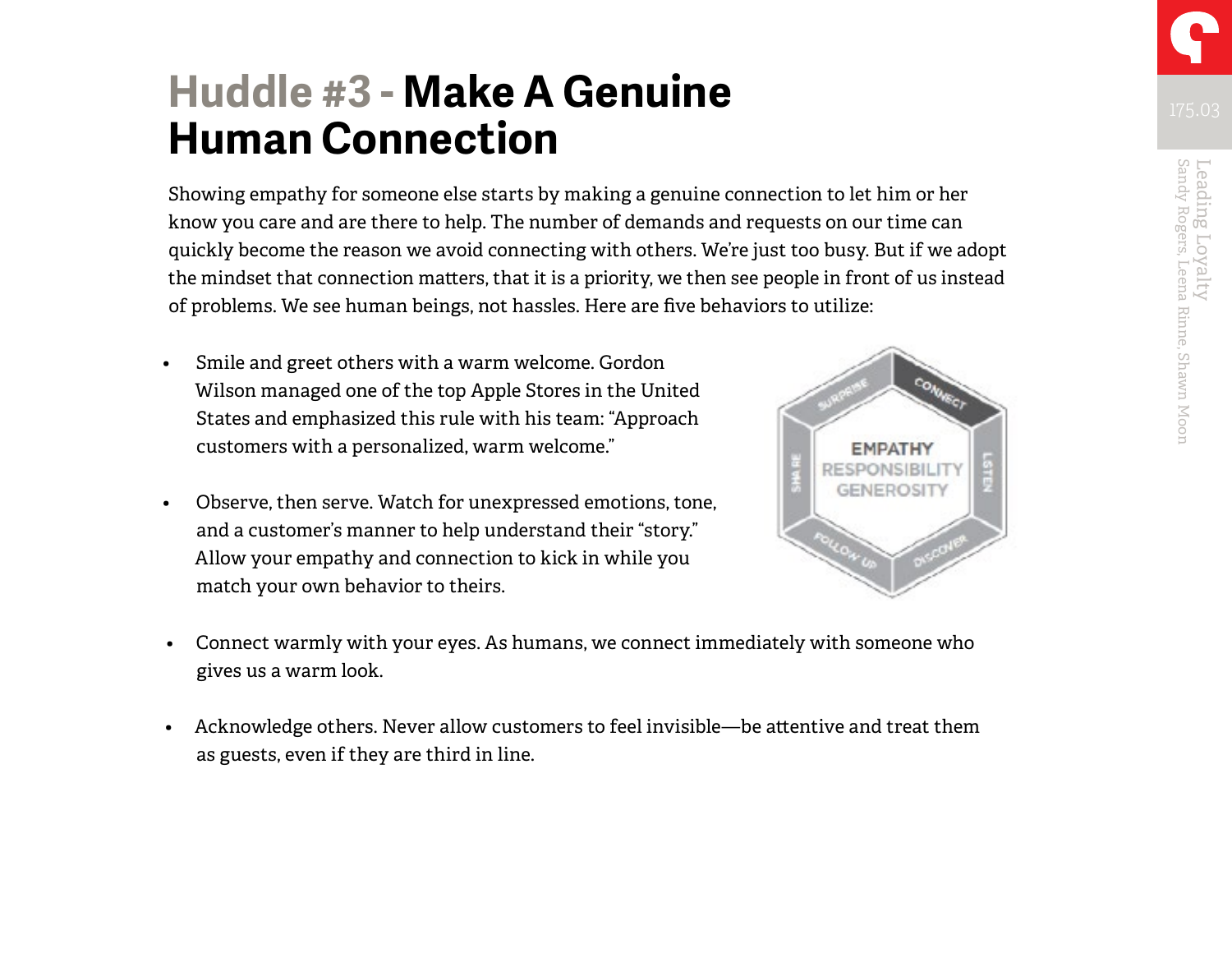• Be available, but don't hover. "I'll be right over here if you need anything." For phone or virtual support, check in periodically while researching an issue, making sure your customer knows your name, and can contact you directly if they need additional support.

Some organizations try to force human connection through scripts and checklists, streamlining processes in a way that can limit genuine connection. Most team members will comply with expectations, but it's a golden few who will go beyond to actually make a connection that earns loyalty. If we instead focus on the benefit of connecting with customers, model this behavior as we connect with our employees, and trust our employees to make connections naturally, we create a culture that values genuine human connection.

If we adopt the mindset that connection matters, that it is a priority, we then see people in front of us instead of problems. We see human beings, not hassles.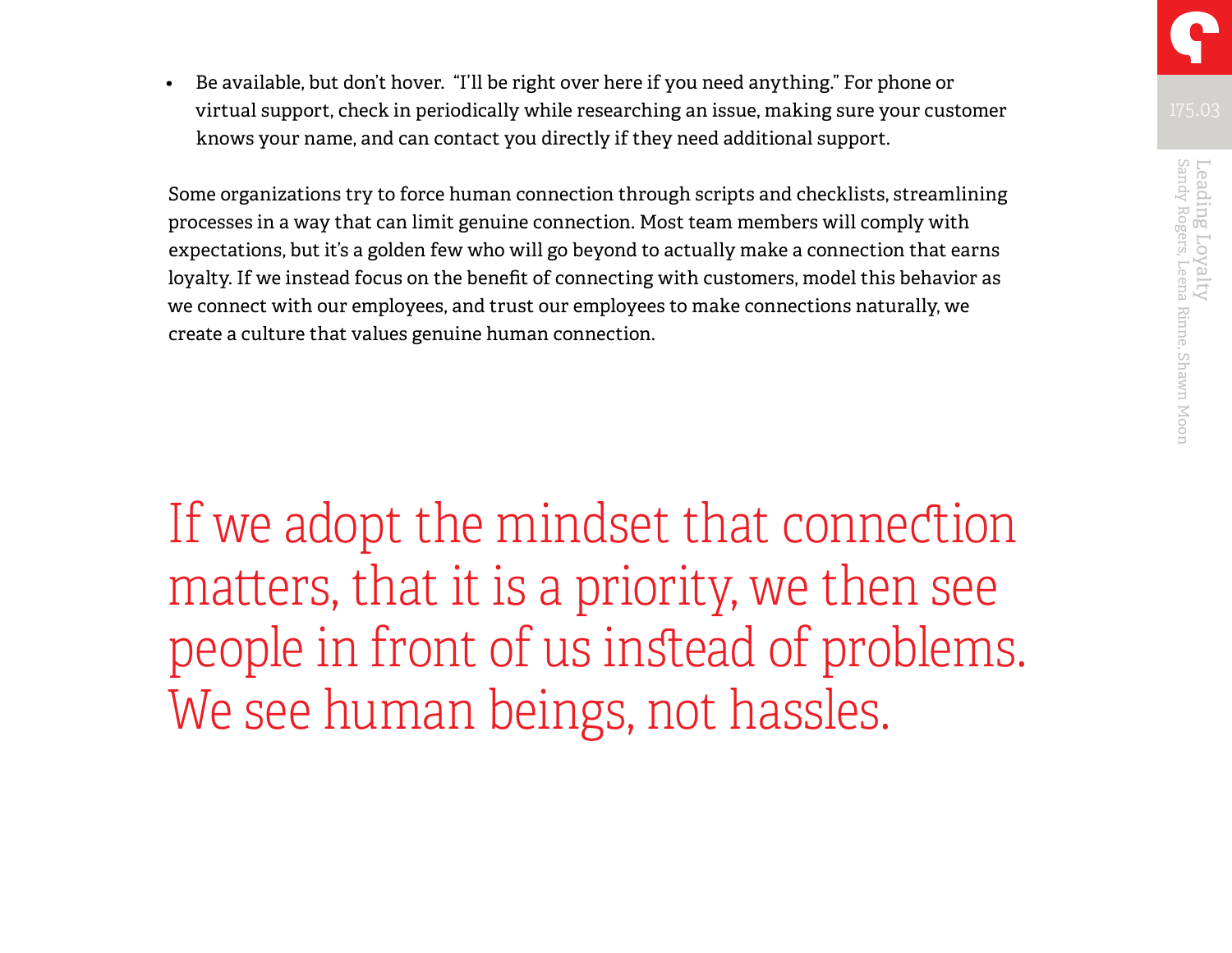### **Huddle #4 - Listen to Learn the Hidden Story**

Listening to learn comes from a heartfelt desire to truly understand other people. The more we understand, the more we can help them; the more we help them, the more loyal they become. The mindset shift to empathy will naturally drive the behavior of listening to learn, because we want to connect to understand another person's story. We define "story" as the person's emotions, knowledge, experience, and point of view—the narrative behind the need.

Counterfeit listening occurs when we pretend to listen, but other things are running through our head. We counterfeit listen when we:

- Are thinking about our response rather than trying to really understand.
- Assume we already know what another person is thinking and, therefore, don't give our full attention.
- Are nodding and checking our phone screen at the same time or talking and texting simultaneously.



The idea is to learn what is most important or urgent to others. We can use these guidelines in order to listen to learn more effectively:

- Ask simple, friendly, open-ended questions.
- Stay silent until the person has finished talking.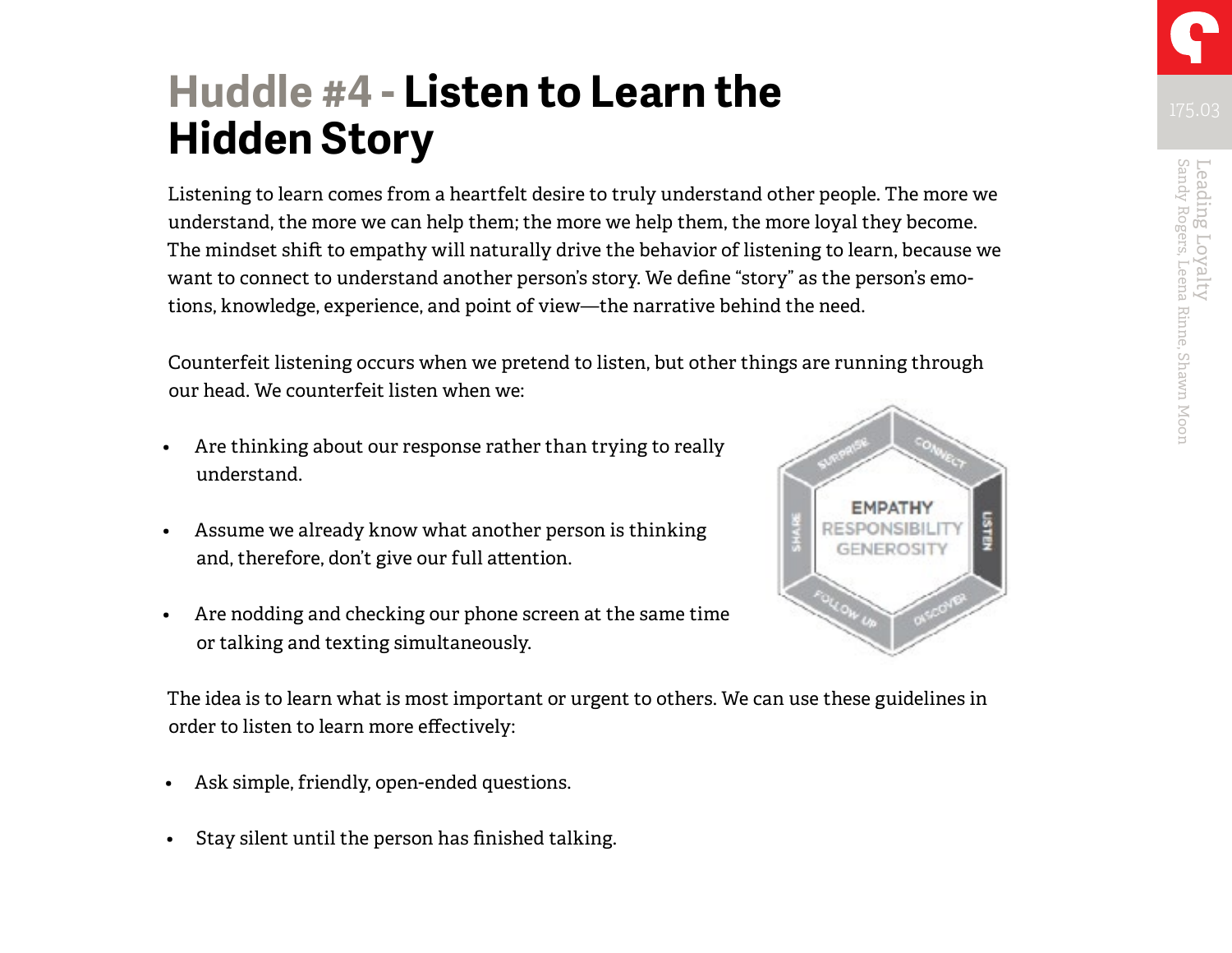- Listen with your ears, eyes, and heart.
- Don't worry about how to answer (focus on understanding).
- Rephrase what was said and check for understanding.

As a leader, we are expected to solve problems. Our team looks to us for answers. So, it's easy to default into telling rather than listening. But listening is the key to understanding the "story" of our employees and customers so we can have empathy for them - an essential first step to earning their loyalty.

In Huddle 5, we learn about the second principle for earning the loyalty of other people.

As Loyalty Leaders, our own behavior becomes the standard for our team to follow, and when they see us taking responsibility for customer issues, they will find it easier to do so themselves.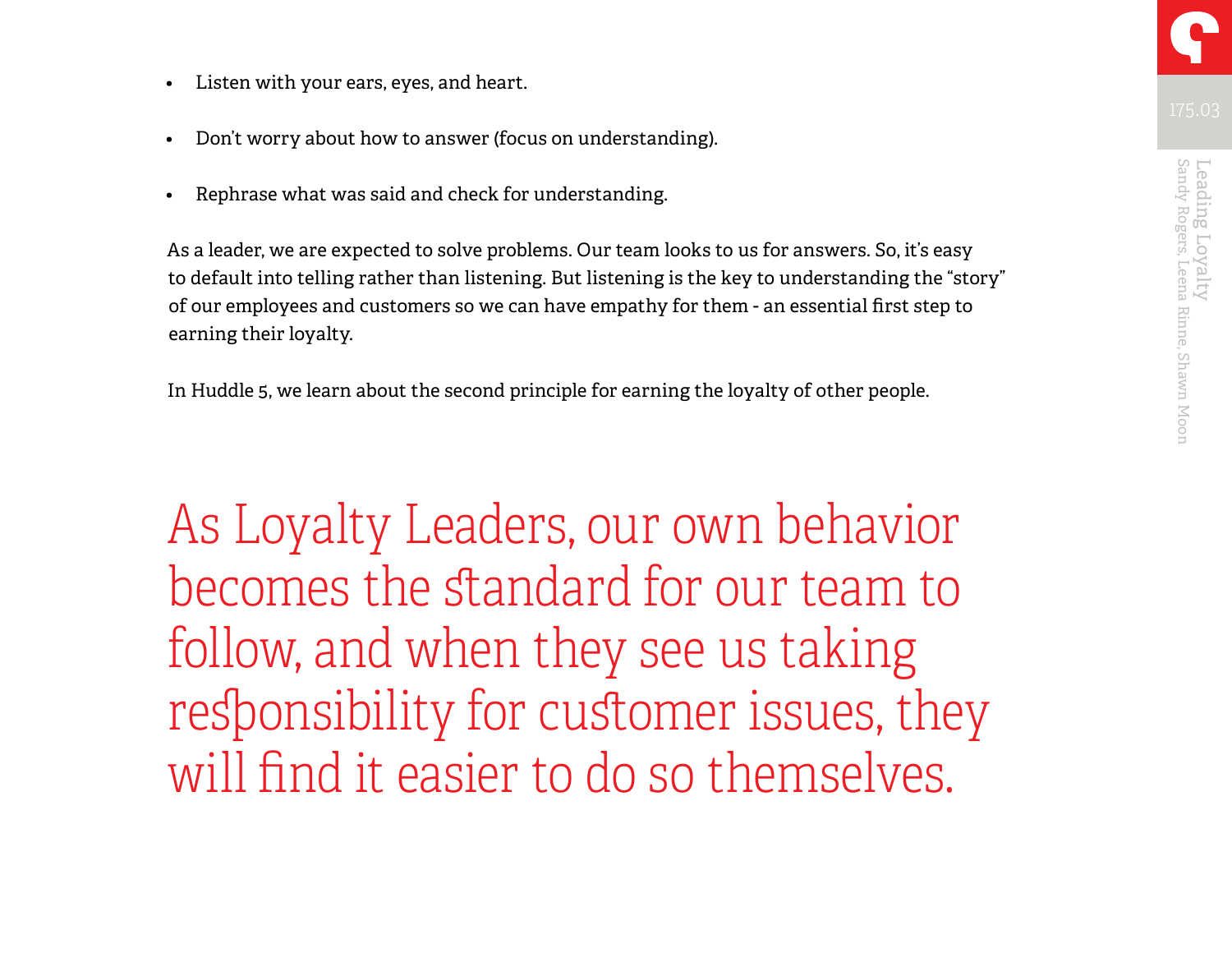## **Huddle #5 - The Need for Responsibility**

Empathy is the principle of understanding people so they feel valued, while responsibility is taking ownership for the actions that follow such an understanding to help them achieve their goals. The opposite of responsibility is indifference. A "shrug"—real or symbolic—conveys indifference and destroys loyalty. Earning loyalty requires us to shift our thinking from "that's not my job" to "it's all my job!"

As Loyalty Leaders, our own behavior becomes the standard for our team to follow, and when they see us taking responsibility for customer issues, they will find it easier to do so themselves. Often the more responsibility we give team members, the more loyal they become to us as leaders. They become more engaged in their work and in finding solutions.

As leader of the Ritz Carlton chain, Horst Schulze cracked the code to employee empowerment. He said everyone is responsible for taking care of customers, regardless of their position. If you

are a refilling a water glass and overhear a guest complaining about her bath tub drain not working, you own this problem until it is resolved. Apologize to the guest, contact engineering to get the tub fixed, and keep the guest informed. Schulze told employees they had up to \$2000 at their discretion to make things right for a guest. Imagine a busboy being trusted with that kind of responsibility. It builds customer loyalty—and employee loyalty too!

We take responsibility for what should be done for our customers using the practices discussed in Huddles 6 and 7.

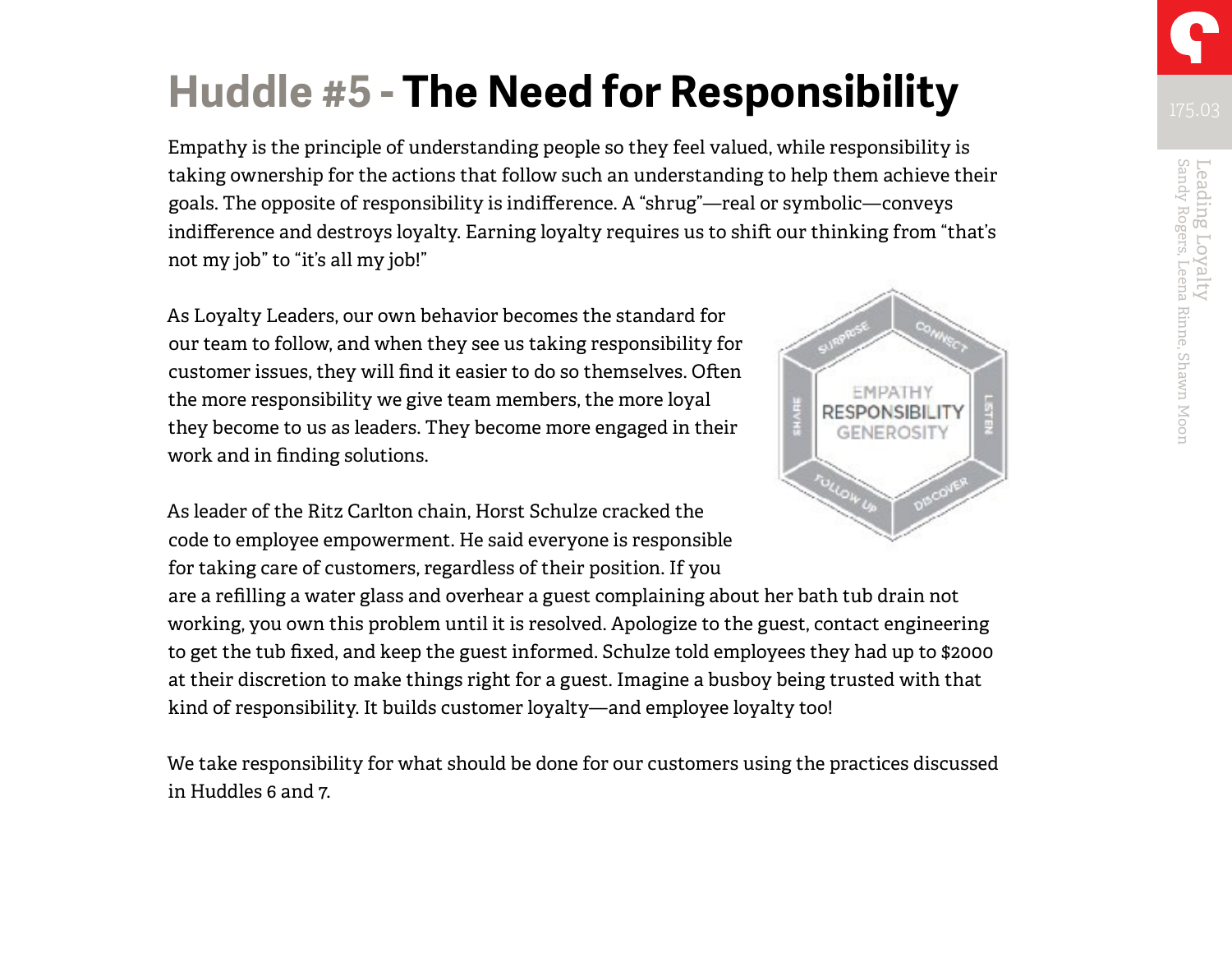Leading Loyalty<br>Sandy Rogers, Leena Rinne, Shawn Moon

Leading Loyalty<br>Sandy Rogers, Leena Rinne, Shawn Moon

### **Huddle #6 - Discover the Real Job to Be Done**

Discovering the real job to be done is the functional application that allows us, as responsible people, to make sure people achieve the solution or outcome they are really seeking.

The counterfeit to discovering the real job to be done is to ask questions to sell or manipulate people, rather than serve them and meet their true need.

It is easy to assume we already know what the customer needs. But shifting our paradigm from one of "having the answer" to "discovering the need" can make all the difference in our ability to earn loyalty. Additionally, we can be pressured to "make the sale" or "wrap up the call." We have targets to hit and benchmarks to meet. Meeting our customers' real needs must become our top priority if we want their loyalty. To discover the real job to be done:



• Ask for context. A few simple, open-ended questions like: "What are you hoping to accomplish?" or "What would you like this product or service to do for you?" or even "Why are you interested in this product or service?" will create a dialogue that quickly gets to the customer's job to be done.

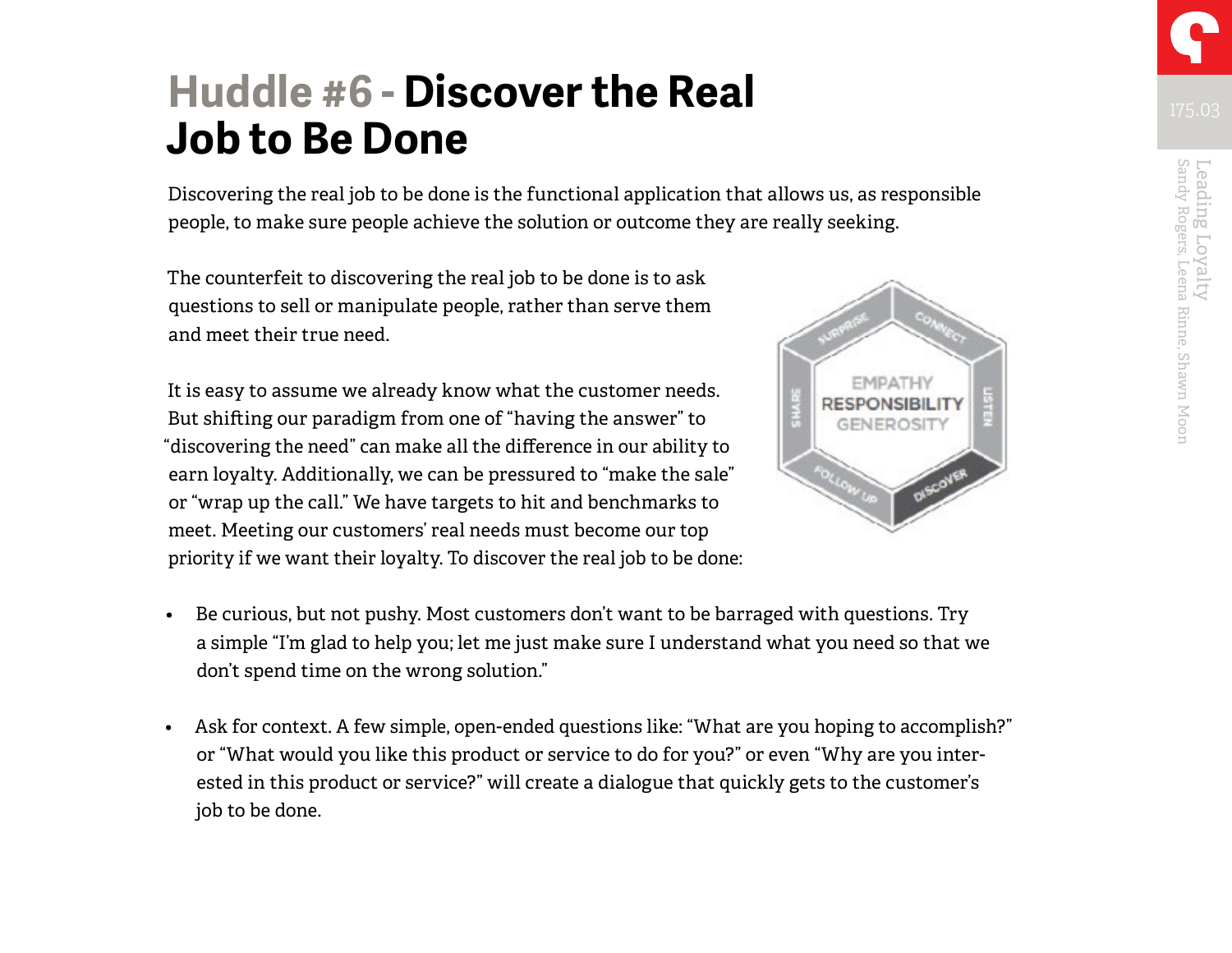• Lead with the need. Shift your mentality from "I have something to sell you" to "You have a job to do, and this will help you do that job." Talk about the need before you talk about the product.

Beyond modeling this practice, leaders should create an environment where discovering the real job to be done is celebrated. Enabling your team members to fulfill the real needs of customers allows them to contribute to something beyond just filling orders or answering questions.

### **Huddle #7 - Follow Up to Strengthen the Relationship**

As responsible people, we follow up to learn if the customer need was met, what we could've done better, and to resolve any concerns. "What could we have done to better serve you? My name is Sandy and I'm the manager. It would really help our team if you would share your thoughts with me." And then, listen to learn. Rather than wait for a survey or a posting on Google or Yelp, gather input as customers are walking out the door, and act on it now.



The opposite of following up is giving up, dropping the ball, walk-

ing away, or thinking "out of sight, out of mind." When checking out of a store, we sometimes hear "Find everything you need?" from an employee whose head is down, isn't making eye contact, and quite frankly doesn't seem to care if we found everything or not. Customers can quickly spot rote and robotic routines like these. No follow-up is better than phony counterfeit follow-up.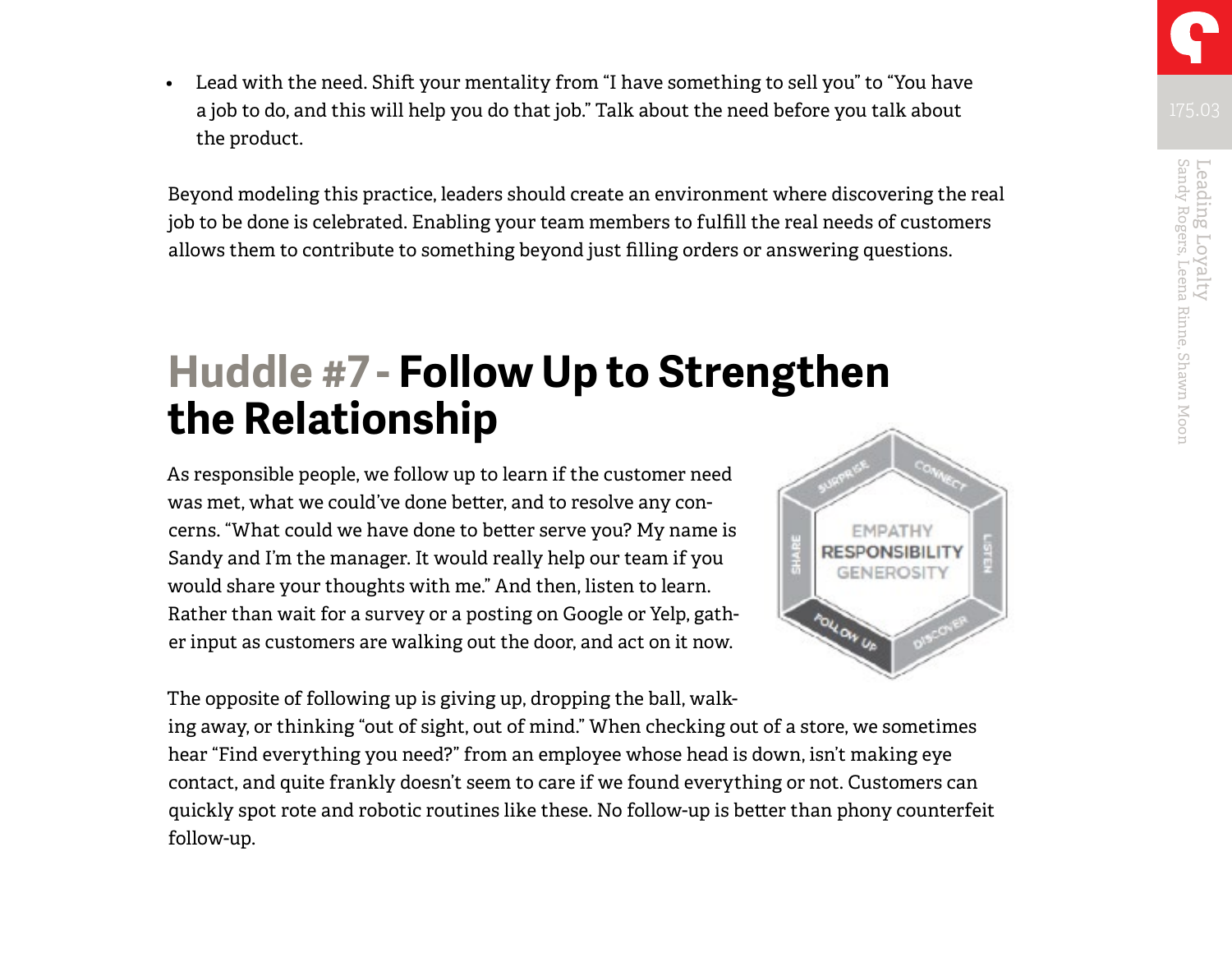Sometimes when we follow up, we learn about problems and this is an excellent opportunity to build customer loyalty. Use the "five A's," especially in conflict situations:

- Assume others have good intent.
- Align with the person's emotions.
- Apologize with your heart and without a hint of defensiveness.
- Ask how you can make things right.
- Assure the person you will follow through, then do it.

As a loyalty leader, you want a team of people who can take responsibility and solve problems by themselves. When you make follow-up phone calls, invite team members to listen in. Ask them to shadow you when you do a quick, in-person follow-up with customers. Let them critique you. When there's a mishap, let your team members see you using the "five A's."

Practice the same follow-up guidelines with team members. Assume that your team members have good intent, even when there's a problem. Align with their emotions, even if temporarily make sure they know that you understand their feelings. Above all, follow through on any commitments you make to one another.

In Huddle 8, we learn about the third principle for earning the loyalty of other people.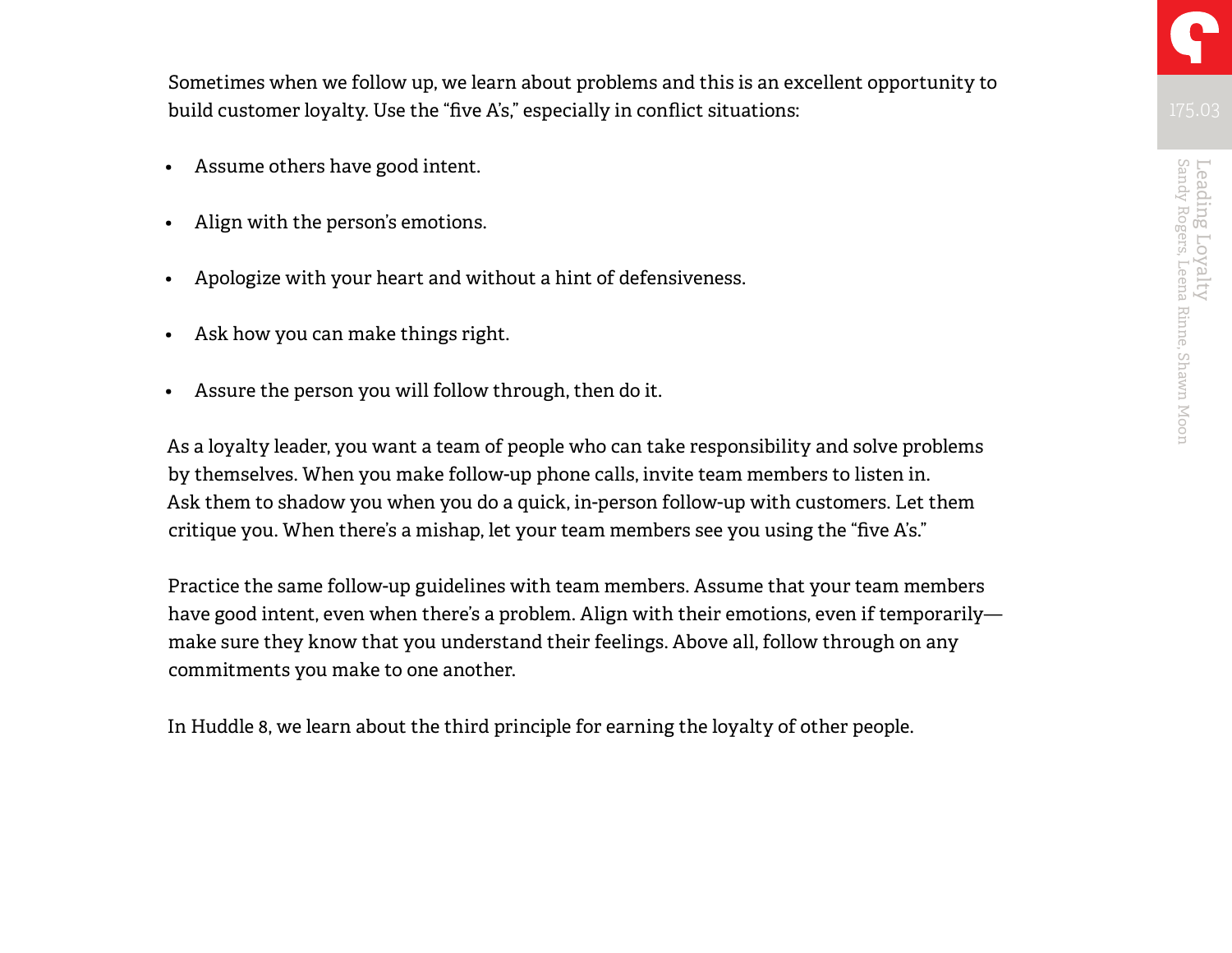## **Huddle #8 - The Need for Generosity**

To earn the loyalty of other people, we have to have empathy for them, take responsibility for helping them achieve their real goal, and be generous with them. Generosity is giving from the heart more than is necessary or expected. Generous people are kind, extend themselves to help others, and think of new, creative things they can do. Saving people time and effort is an act of generosity. Helping others makes us happier too.

A scarcity mindset is the opposite of a generous mindset and it often results from management behavior. If the manager makes things like praise, recognition, rewards, training, communication, input, and feedback scarce, then fear and selfishness rule, as team members jockey for what few crumbs are available to them. And, the customer experience is impacted. But if the manager is kind and generous with his or her time, praise, wisdom, and input, the mindset of the team will trend toward generosity.



If the manager makes things like praise, recognition, rewards, training, communication, input, and feedback scarce, then fear and selfishness rule.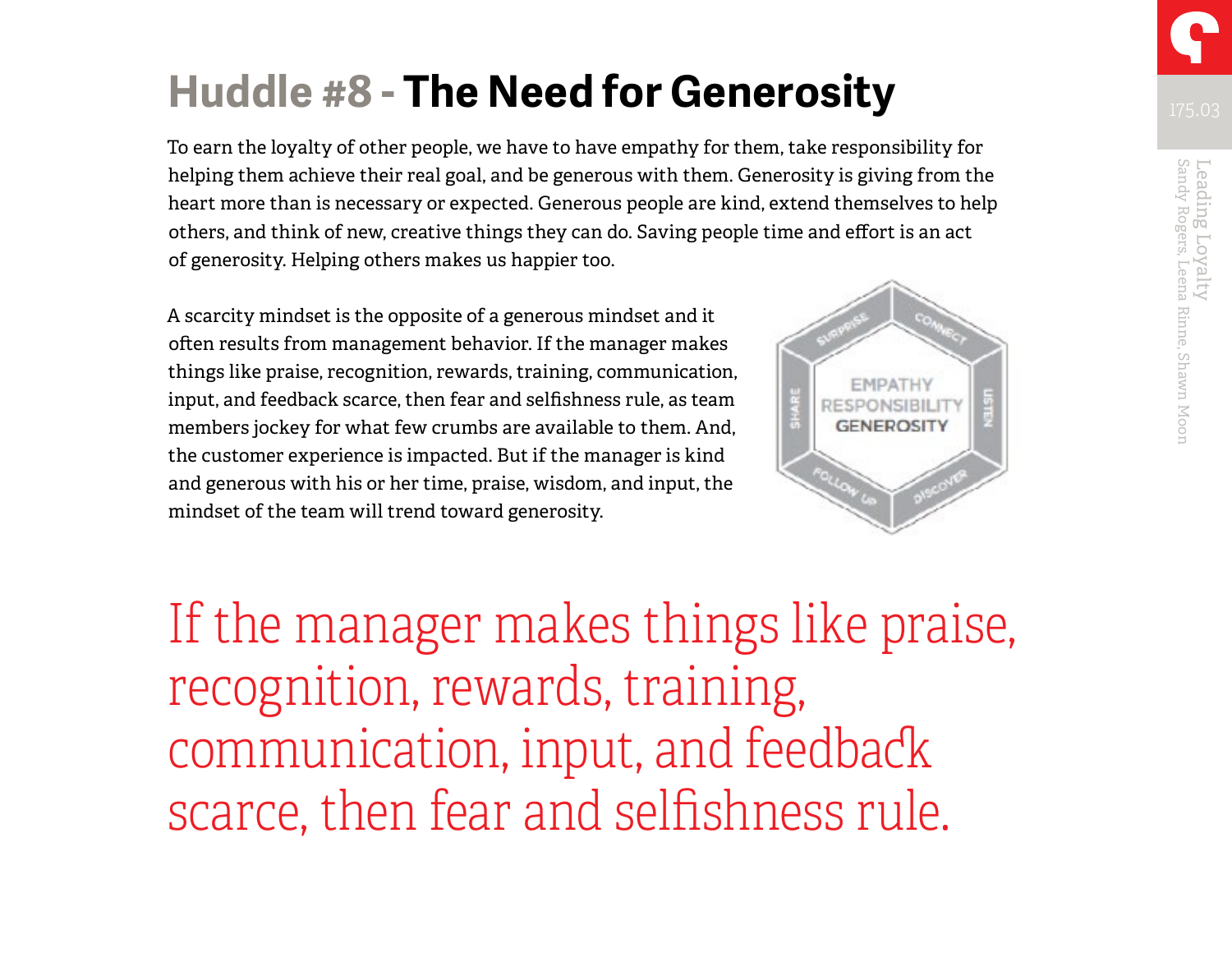Generous leaders give sensitive input, loving feedback, training, encouragement, and little surprises. Generosity doesn't always mean handing out goodies. A bonus might be nice now and then, but what team members really want is to feel that their ideas and their contributions are valued. Generous communication makes team members feel a part of the business and motivates them to help.

We are generous with our customers and colleagues using the practices discussed in Huddles 9 and 10.

# **Huddle #9 - Share Insights Openly**

We generously communicate our thoughts, feelings, knowledge, concerns, and innovative ideas. Sharing our insights to help customers earns their loyalty. The same is true with our coworkers. We earn their loyalty both through sharing information to help them improve, and also from asking for their insights to help us improve. Sharing insights is a vital tool in building employee loyalty, and is often a prerequisite to increasing customer loyalty.

Counterfeit Sharing is sharing without intending to help or make things better. Complaining, confronting, criticizing, or just plain gossiping about other people is not the kind of sharing we think about when trying to build loyalty. Sometimes we don't share because we are too busy or believe others won't listen to us. More often, however, it is because we don't want to offend someone or rock the boat. Perhaps we lack confidence in our ability to share our insights in a way that will build a team member up.



Leading Loyalty<br>Sandy Rogers, Leena Rinne, Shawn Moon

Leading Loyalty<br>Sandy Rogers, Leena Rinne, Shawn Moon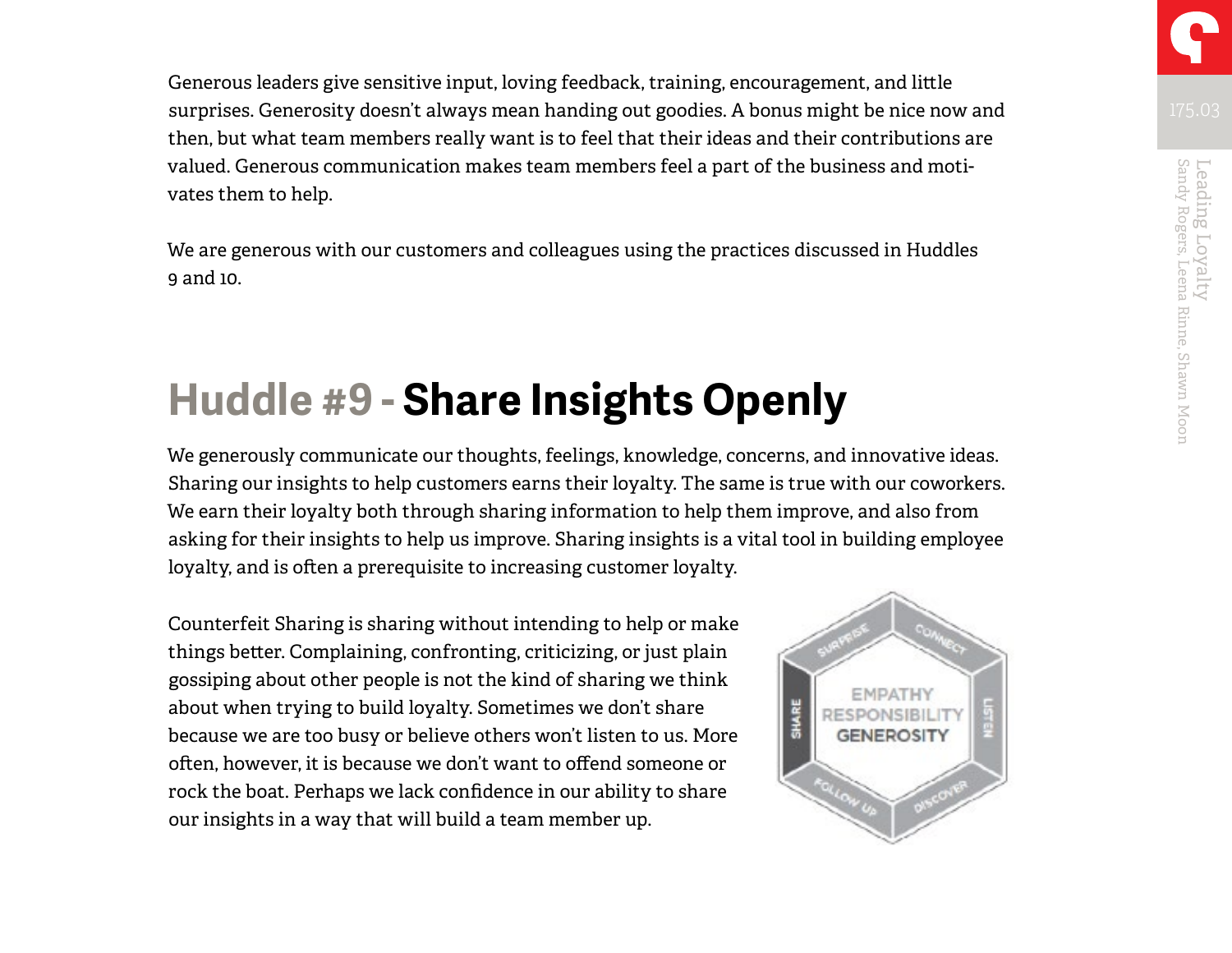A great insight isn't worth much if we can't share it effectively and get others to act on it. Here are guidelines for sharing insights with colleagues to help them build customer loyalty:

- Recognize what the person is doing well.
- Ask permission to share insights.
- Declare your intent up front.
- Be positive and encouraging.
- Share information that helps people make better choices.

If you model effective teaching and coaching, the team will learn it from you. Make sure they know that coaching based on the core principles and practices of loyalty is not criticism—it's about sharing insights to help everyone build customer loyalty.

### **Huddle #10 - Surprise with Unexpected Extras**

In building loyalty, there are few spotlights as bright as the unexpected extras that make customers smile, glow, and rave about us. Similarly, there are few things that engage and excite team members as much as when they feel the delight of a customer. Surprise with unexpected extras by constantly experimenting with new and creative ways to show people you care.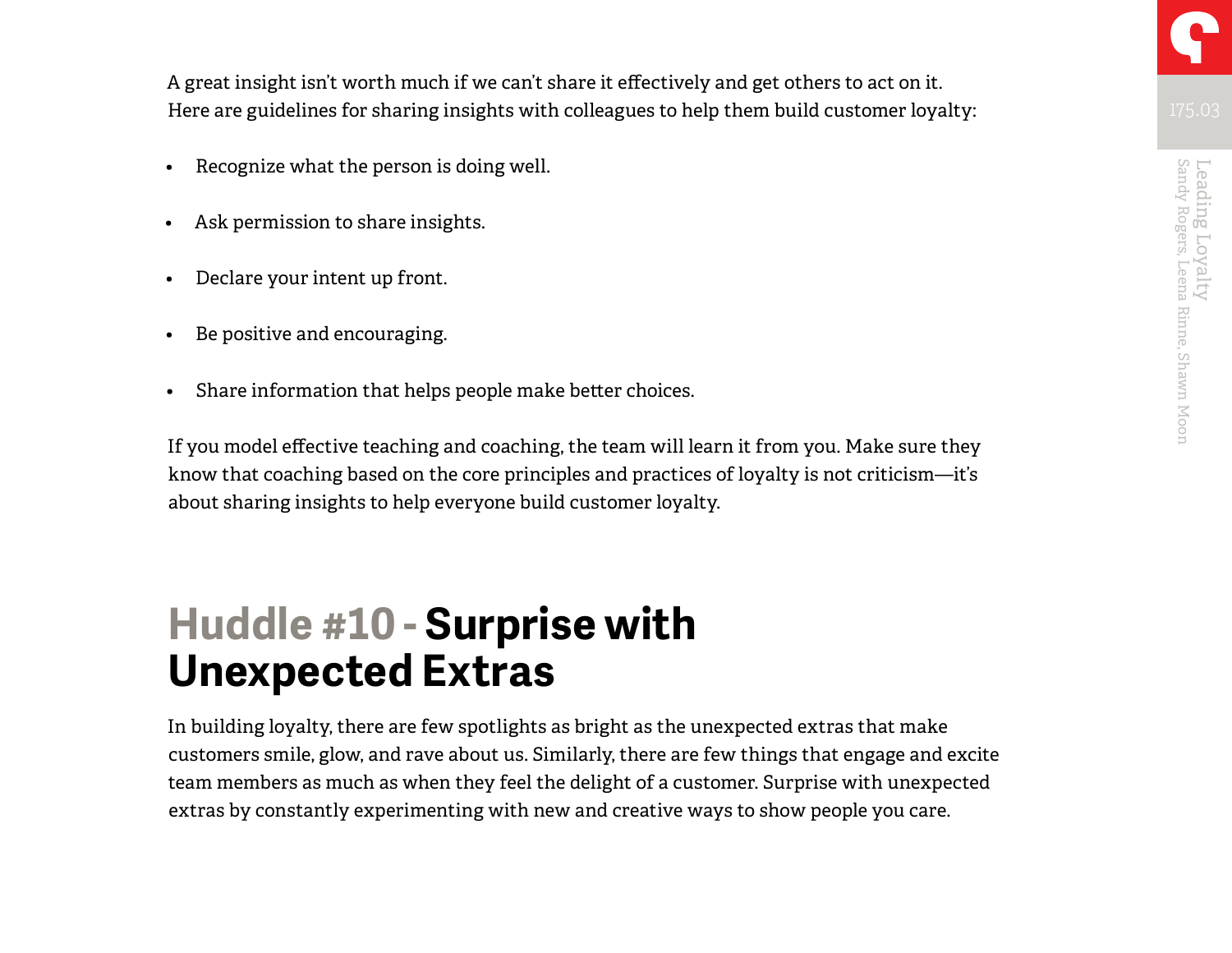Giving something that customers already expect, like a fortune cookie at the end of a Chinese dinner, is a counterfeit "extra." It takes extra effort to think about ways to delight customers and put them into practice. But the added energy needed to do little things to let people know you value them is more likely to energize you than wear you down.

Some organizations have policies that prevent employees from being generous. Requiring employees to enforce ungenerous policies is a surefire way to undermine the loyalty of both customers and employees. If your work to increase customer loyalty is encumbered by ungenerous policies, take responsibility for bringing this to the attention of your senior leadership and help them to find a better way.



To motivate and empower employees to improve the customer's experience, ask for their ideas! "What could we do for customers

that we have never done before to make their experience better? How could we exceed customer expectations and show customers how much we really care about them? How could we make things easier for our customers?"

Vote on the ideas and run thoughtful experiments. Organizations that build loyalty constantly experiment with new ways to show customers how much they are valued and appreciated. Trust and empower your team members to decide when to give a customer an "unexpected extra." Consider providing your people with resources they can use at their discretion, as they work to build customer loyalty.

Now that we have covered the three core loyalty principles and practices for building loyalty, in Huddle 11 team members think about what legacy they want to leave.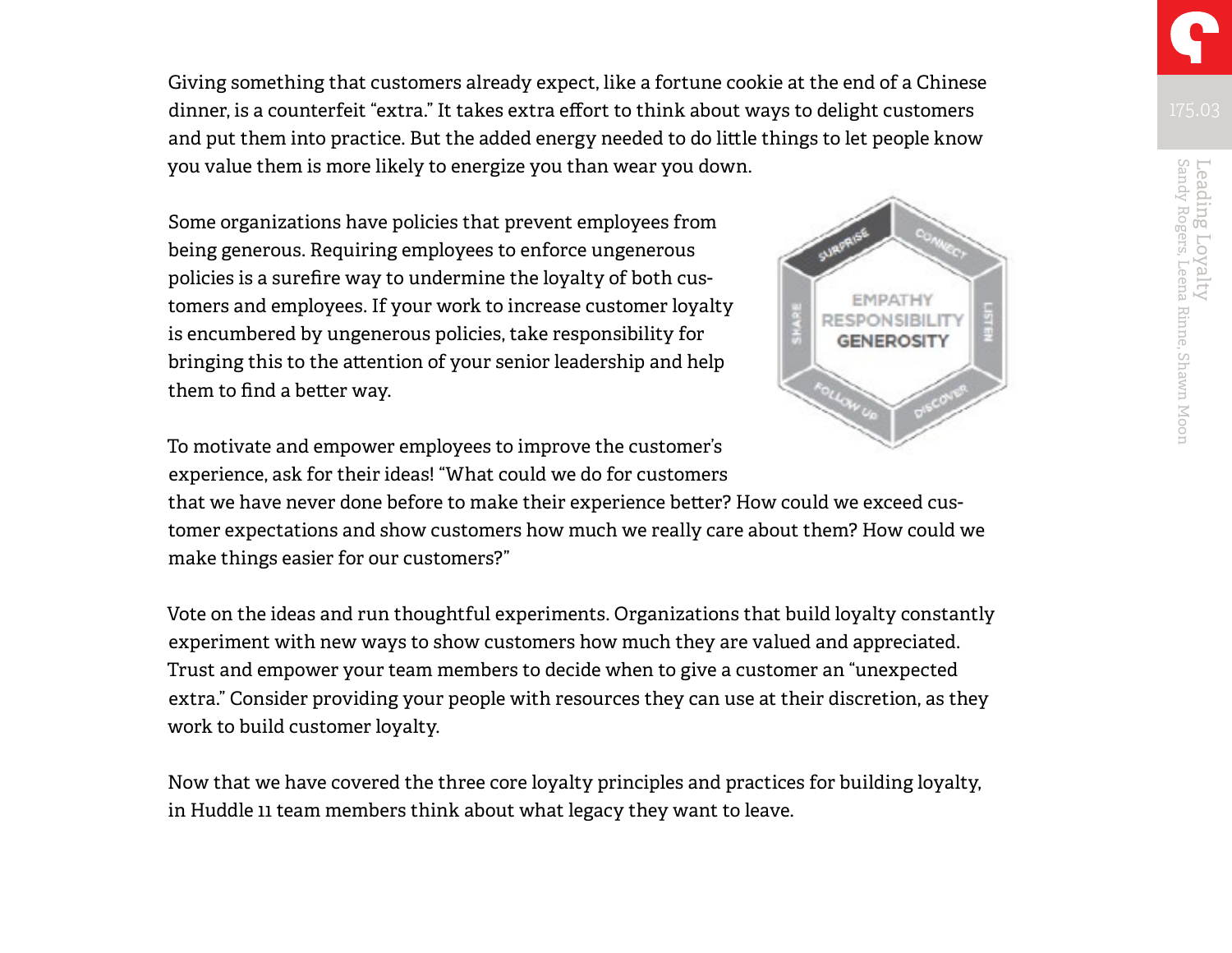# **Huddle #11 - Your Loyalty Legacy**

How do you want to be remembered by others…at the end of each day…or after you leave your current position? There are three kinds of legacies you can leave behind:

- A legacy of disloyalty. This results from indifference to the needs of others, shrugging them off, or, even worse, dealing with them dishonestly. But it can also result from poorly chosen priorities: failing to emphasize loyalty, spending too much effort elsewhere, or mindlessly sticking to the rules at the expense of doing the right thing for another person.
- A counterfeit legacy. This looks like empathy, but it's a façade. It looks like responsibility, but it's lip service instead of real service. It looks like generosity, but it's actually self-serving.
- A legacy of loyalty. This results from a predominant focus on the emotional intelligence of the heart, by adopting a Loyalty Leader Mindset and practicing the loyalty principles.

No matter where you are in your journey, you can be a Loyalty Leader. Plant the seeds of your loyalty legacy by modeling, teaching, and reinforcing the loyalty principles. Schedule a loyalty huddle each week to celebrate team members who are bringing the loyalty principles to life, to discuss the nuances and challenges in applying each one, and to commit to using the loyalty principles to increase customer and employee loyalty.

#### **We wish you great success in your personal journey toward leaving a loyalty legacy.**